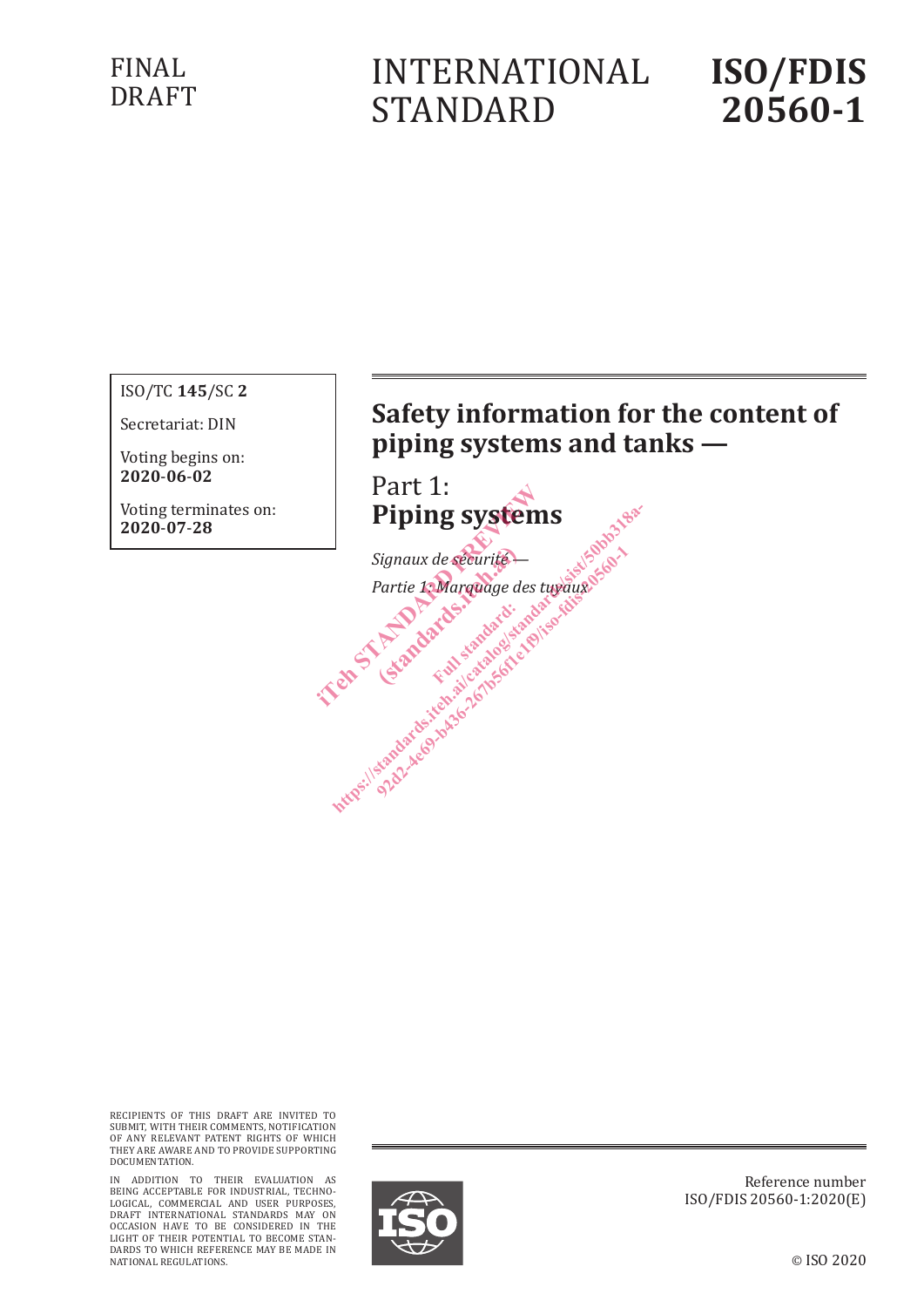



## **COPYRIGHT PROTECTED DOCUMENT**

#### © ISO 2020

All rights reserved. Unless otherwise specified, or required in the context of its implementation, no part of this publication may be reproduced or utilized otherwise in any form or by any means, electronic or mechanical, including photocopying, or posting on the internet or an intranet, without prior written permission. Permission can be requested from either ISO at the address below or ISO's member body in the country of the requester.

ISO copyright office CP 401 • Ch. de Blandonnet 8 CH-1214 Vernier, Geneva Phone: +41 22 749 01 11 Fax: +41 22 749 09 47 Email: copyright@iso.org Website: www.iso.org

Published in Switzerland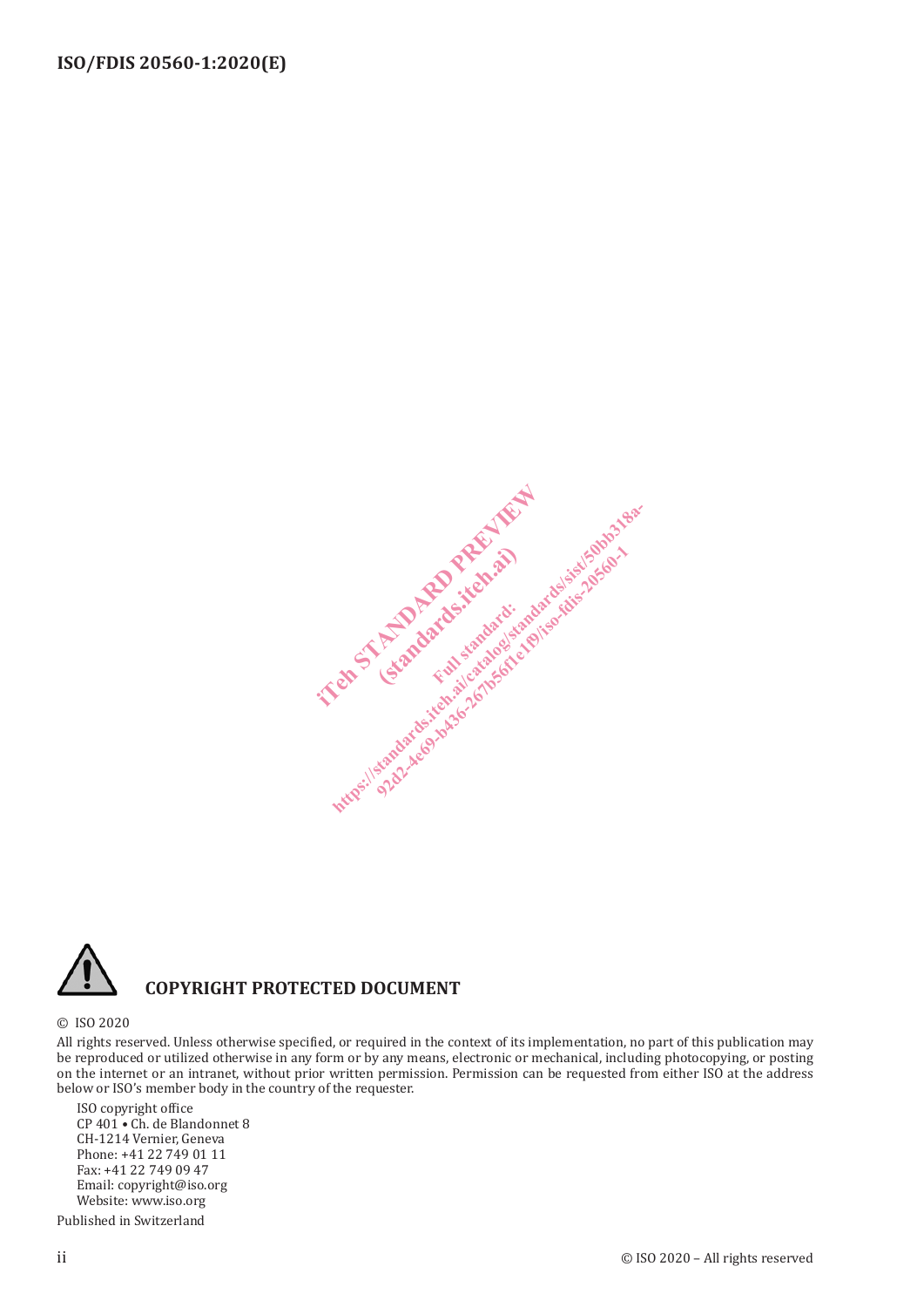# **Contents**

| 1            |                                 |                                                                                                                                                                                                                                |  |  |  |  |
|--------------|---------------------------------|--------------------------------------------------------------------------------------------------------------------------------------------------------------------------------------------------------------------------------|--|--|--|--|
| $\mathbf{2}$ |                                 |                                                                                                                                                                                                                                |  |  |  |  |
| 3            |                                 |                                                                                                                                                                                                                                |  |  |  |  |
| 4            |                                 |                                                                                                                                                                                                                                |  |  |  |  |
| 5            | 5.1<br>5.2<br>5.3<br>5.4<br>5.5 | General 23 Senator 3 Senator 3 Senator 3 Senator 3 Senator 3 Senator 3 Senator 3 Senator 3 Senator 3 Senator 3 Senator 3 Senator 3 Senator 3 Senator 3 Senator 3 Senator 3 Senator 3 Senator 3 Senator 3 Senator 3 Senator 3 S |  |  |  |  |
| 6            | 6.1<br>6.2<br>6.3               | Additional safety information 8<br>Exercise Supplementary identification colours<br>Exercise of Supplements<br>10<br>Installation of safety information systems for piping                                                     |  |  |  |  |
| 7            |                                 |                                                                                                                                                                                                                                |  |  |  |  |
| 8            |                                 |                                                                                                                                                                                                                                |  |  |  |  |
| 9            |                                 | Maintenance, inspection and revision and revision 11                                                                                                                                                                           |  |  |  |  |
|              |                                 | Annex A (informative) Standard colours and equivalent colour codes                                                                                                                                                             |  |  |  |  |
|              |                                 | Annex B (informative) Observation distance with the state of the state of the 13                                                                                                                                               |  |  |  |  |
|              |                                 |                                                                                                                                                                                                                                |  |  |  |  |
|              |                                 | Annex D (informative) Firefighting systems Manual Communication and 23                                                                                                                                                         |  |  |  |  |
|              |                                 | Annex E (informative) Maritime piping systems <b>Example 24</b> 24                                                                                                                                                             |  |  |  |  |
|              |                                 | <b>Bibliography</b> 26<br>and the contract of the contract of the contract of the contract of the contract of the contract of the contract of                                                                                  |  |  |  |  |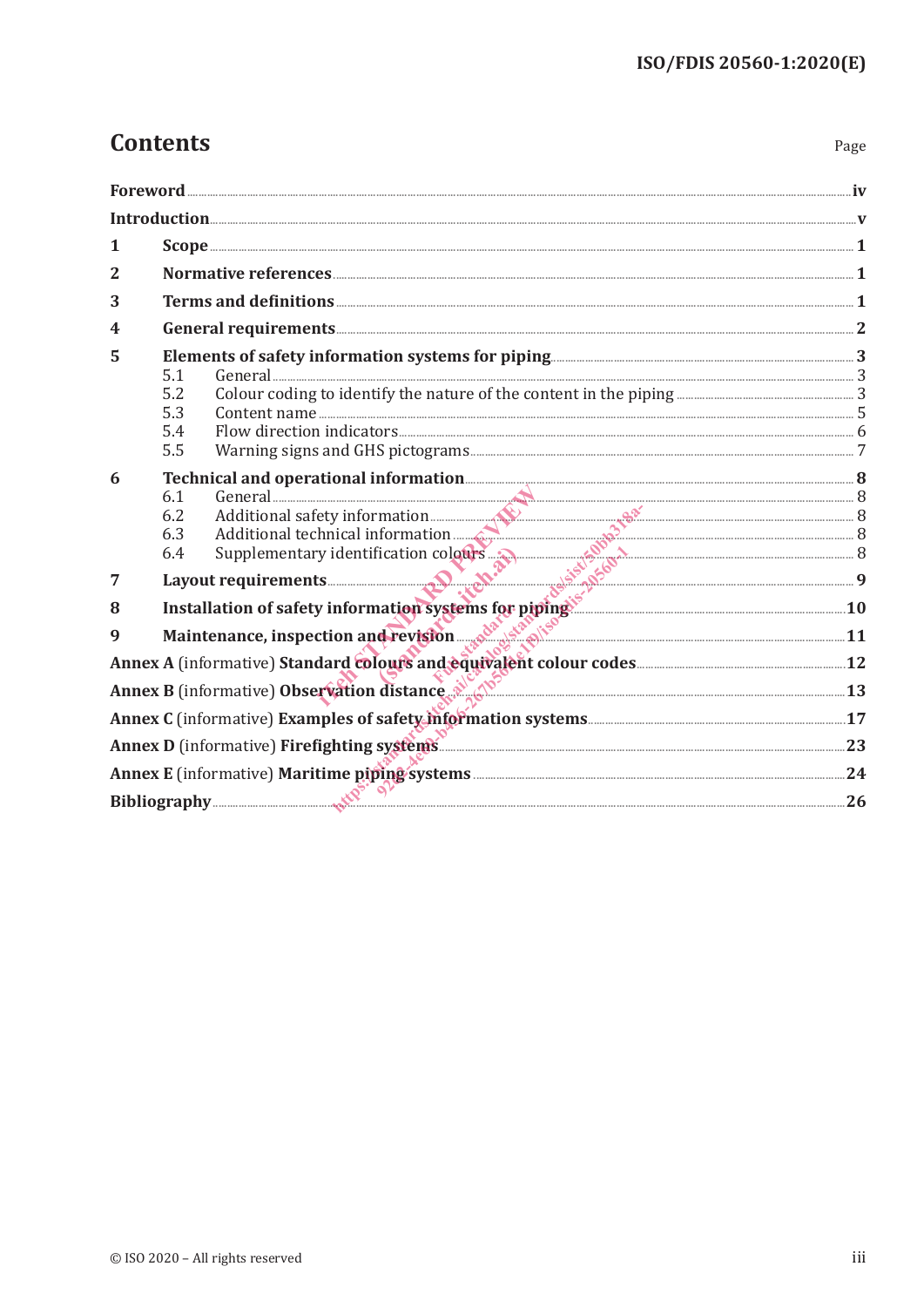## **Foreword**

ISO (the International Organization for Standardization) is a worldwide federation of national standards bodies (ISO member bodies). The work of preparing International Standards is normally carried out through ISO technical committees. Each member body interested in a subject for which a technical committee has been established has the right to be represented on that committee. International organizations, governmental and non-governmental, in liaison with ISO, also take part in the work. ISO collaborates closely with the International Electrotechnical Commission (IEC) on all matters of electrotechnical standardization.

The procedures used to develop this document and those intended for its further maintenance are described in the ISO/IEC Directives, Part 1. In particular, the different approval criteria needed for the different types of ISO documents should be noted. This document was drafted in accordance with the editorial rules of the ISO/IEC Directives, Part 2 (see www.iso.org/directives).

Attention is drawn to the possibility that some of the elements of this document may be the subject of patent rights. ISO shall not be held responsible for identifying any or all such patent rights. Details of any patent rights identified during the development of the document will be in the Introduction and/or on the ISO list of patent declarations received (see www.iso.org/patents).

Any trade name used in this document is information given for the convenience of users and does not constitute an endorsement.

For an explanation of the voluntary nature of standards, the meaning of ISO specific terms and expressions related to conformity assessment, as well as information about ISO's adherence to the World Trade Organization (WTO) principles in the Technical Barriers to Trade (TBT), see www.iso.org/<br>iso/foreword.html. iso/foreword.html. is information given for the community nature of standards, the meansessment, as well as information inciples in the Technical Barriers is the Technical Barriers in the Technical Barriers is the Technical Commuttee 150/170 The dividends of the ment, as well as info<br>sin the Technical Bar<br>sin the Technical Bar<br>committee 150/TC 12 the convenience of standards, the meaning of I<br>sessment, as well as information about<br>nciples in the Technical Barriers to Trade ("<br>nical Committee ISO/TC 145, *Graphical syn*<br>probols and colours:<br>ies can be found on the I are of standards, the meaning of<br>ment, as well as information about<br>is in the Technical Barriers to Trade<br>committee 150/TC 145, Graphical s<br>committee 150/TC 145, Graphical s<br>and colours:

This document was prepared by Technical Committee ISO/TC 145, *Graphical symbols*, Subcommittee SC 2, *Safety identification, signs, shapes, symbols and colours*. Fection Care Sai

A list of all parts in the ISO 20560 series can be found on the ISO website.

Any feedback or questions on this document should be directed to the user's national standards body. A complete listing of these bodies can be found at www.iso.org/members.html.<br> $\mathbb{R}^{\mathbb{R}^3}$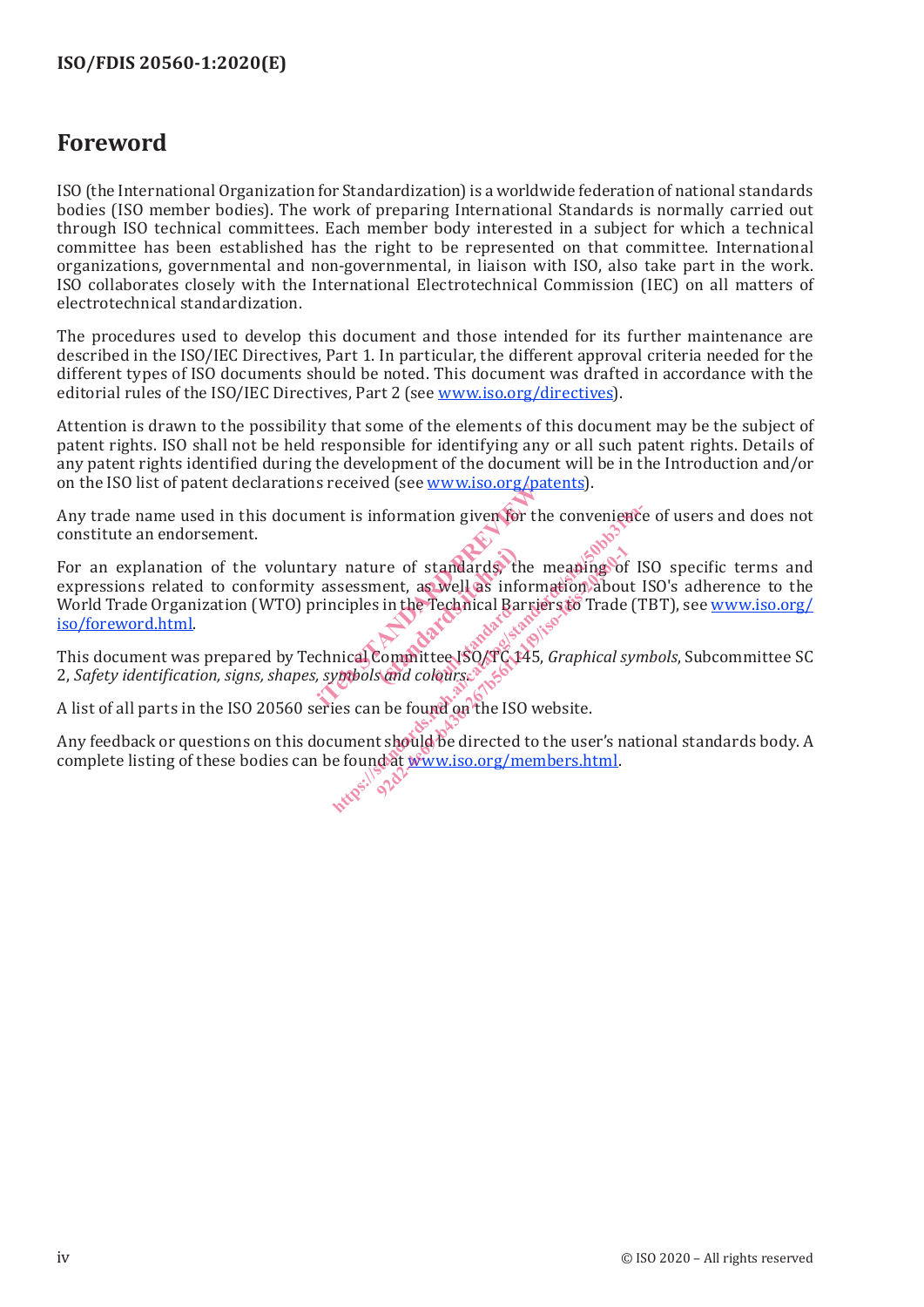# **Introduction**

Continuous growth in mobility of labour has resulted in a need to standardize safety information and form a coherent system for non-verbal exchange of information that consists of distinct elements to identify hazards related to the content of piping systems and tanks. Every element of the safety information system defined in this document communicates specific information. When combined on a pipe marking, these elements inform the viewer, in a unique and simplified way, of potential hazards so accidents can be prevented and an appropriate response to emergency situations can be efficiently accomplished.

The use of this document is expected to reduce risk by providing a means of improved training and education to reduce possible confusion for people working with and near piping systems in both normal and emergency situations.

The use of a standardized safety information system does not replace proper work methods, instructions or accident prevention training and measures. Education is an essential part of any system that provides safety information.

Many different countries' national pipe marking standards were reviewed during the development of this document. Important design concepts contained in these standards were incorporated into this document. itesign concepts contained in these

NOTE Some countries' statutory regulations could differ in some respect from the requirements given in this document. egulations could differ ttory regulations could differ in some western Productions could differ in some wesper<br>Contract of the transfer change of discrete<br>Standard change of the transfer change of discrete<br>standard change of the standard change of discrete<br>standard change of the standard chan

© ISO 2020 – All rights reserved v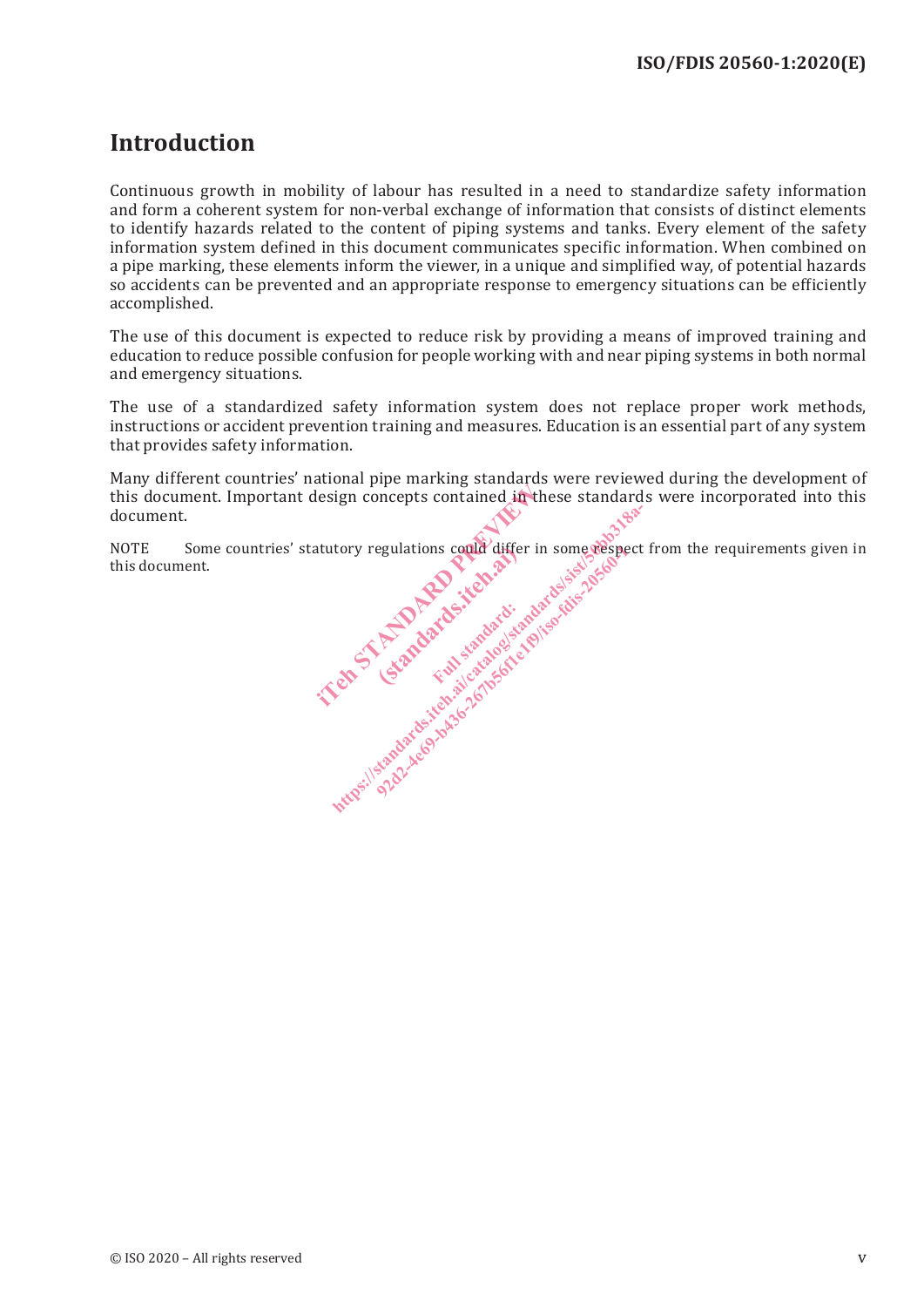Tich of Amazon President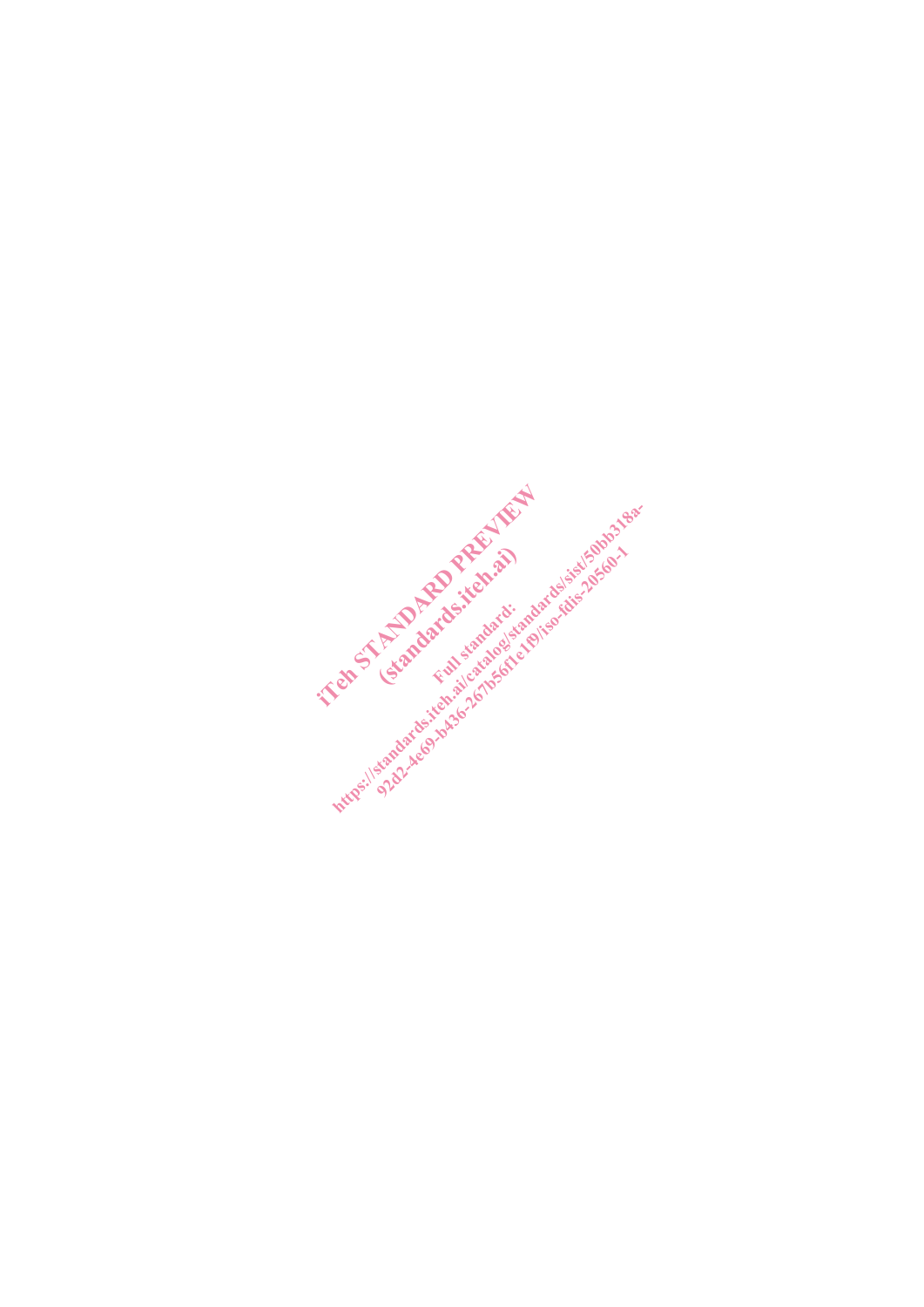# **Safety information for the content of piping systems and tanks —**

# Part 1: **Piping systems**

**IMPORTANT — The colours represented in the electronic file of this document can be neither viewed on screen nor printed as true representations. For the purposes of colour matching, see Annex A and ISO 3864-4 which provides colorimetric and photometric properties together with, as a guideline, references from colour order systems.**

### **1 Scope**

This document specifies safety information for overground piping systems related to the content of the piping system and associated hazards for the purpose of accident prevention, reducing risks to health and providing information for use in case of an emergency. ety information for overground pip<br>de hazards for the purpose of accid<br>or use in case of an emergency.<br>er piping that is burded.<br>sin an area is not part of this doeur<br>used for marine structures and ship<br>cess

This document does not cover piping that is buried.  $\bullet$ 

Safety signing of the hazards in an area is not part of this document. extends to the standard standards.

This document can also be used for marine structures and ships.

### **2 Normative references**

The following documents are referred to in the text in such a way that some or all of their content constitutes requirements of this document. For dated references, only the edition cited applies. For undated references, the latest edition of the referenced document (including any amendments) applies. hazards for the purpose of accident prever<br>use in case of an emergency.<br>piping that is buried.<br>in an area is not part of this document.<br>ed for marine structures and ships.<br> $\mathbb{R}^{n}$  and  $\mathbb{R}^{n}$  and  $\mathbb{R}^{n}$  and  $\$ exercise that is burged.<br>
The ais not part of this doeument.<br>
marine structures and ships.<br>
The structures and ships.<br>
The structure of the text in such a way to<br>
compension dated references, on<br>
in of the referenced docum

ISO 7010, *Graphical symbols — Safety colours and safety signs — Registered safety signs*

 UNITED NATIONS, *Globally harmonized system of classification and labelling of chemicals (GHS)*, eighth revised edition, New York and Geneva, 2019, United Nations [viewed 18 May 2020]. Available from: http://www.unece.org/fileadmin/DAM/trans/danger/publi/ghs/ghs\_rev08/ST-SG-AC10-30-Rev8e.pdf

### **3 Terms and definitions**

For the purposes of this document, the following terms and definitions apply.

ISO and IEC maintain terminological databases for use in standardization at the following addresses:

- ISO Online browsing platform: available at https://www.iso.org/obp
- IEC Electropedia: available at http://www.electropedia.org/

#### **3.1**

#### **additional safety information**

information typically presented in the form of text, numbers or both to indicate details related to the *safety information system* (3.8)

EXAMPLE Pressure or temperature.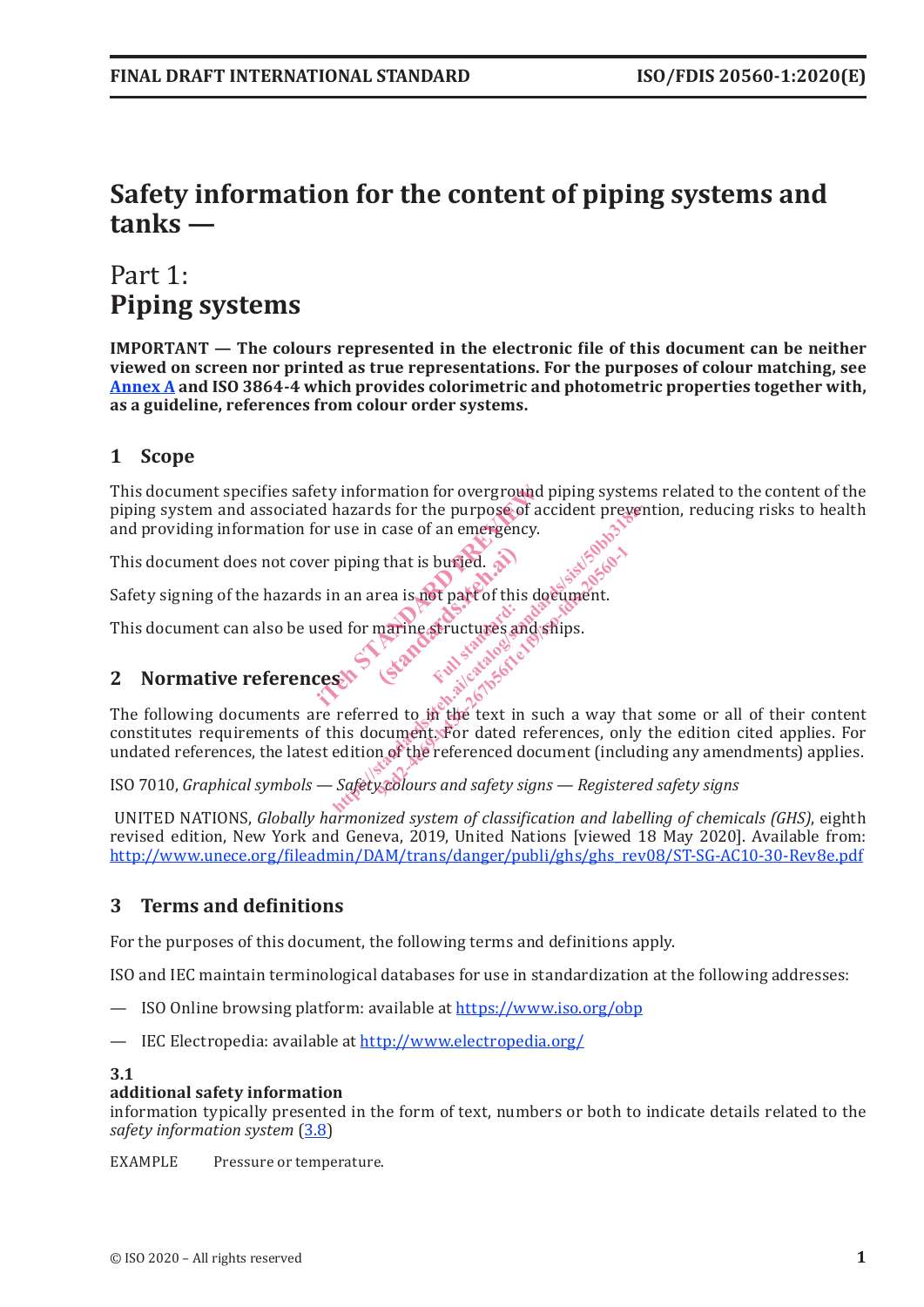#### **3.2**

#### **additional technical information**

technical information that is additional to the *safety information system* (3.8) to indicate technical details

EXAMPLE Pipe identification codes or from-to information.

#### **3.3**

#### **basic identification colour**

colour used to indicate a group of similar media

#### **3.4**

#### **content of the pipe**

medium which is transported in the pipe

EXAMPLE Gasses, liquids or solids as powder or granulate.

#### **3.5**

#### **flow direction indicator**

arrow to indicate the flow direction of the content of the pipe

#### **3.6**

#### **GHS hazard pictogram**

graphical composition defined by the *Globally harmonized system of classification and labelling of chemicals* (GHS) that can include a symbol plus other graphic elements, such as a border, background pattern or colour, intended to convey specific information as given by the GHS the *Globally harmonized* system<br>symbol plus other graphic elemen<br>ey specific information as given by y<br>for a medium which identifies the n<br>and chemical hazards, and emerger he *Globally harmonized system of classifit*<br>mbol plus other graphic elements, such a<br>specific information as given by the GHS<br>are desired in the GHS<br>of the catalogical size of the property<br>of the catalogical hazards, and

#### **3.7**

#### **safety data sheet**

**SDS**

standardized information template for a medium which identifies the medium and contains information about its potential health, physical and chemical hazards, and emergency and firefighting procedures plus statel standards. Pris stifte state contents by the GHS<br>it information as given by the GHS<br>diumwhich identifies the medium<br>nical hazards, and emergency and<br>tandardized elements to visually c<br>ifteation and understanding of haz

#### **3.8**

#### **safety information system**

series of markings that consistently uses standardized elements to visually communicate information necessary for the reliable recognition, identification and understanding of hazards

#### **3.9**

#### **supplementary identification colour**

colour used in combination with the *basic identification colour* (3.3) to indicate a specific purpose

#### **3.10**

#### **warning sign**

safety sign that indicates a specific source of potential harm

[SOURCE: ISO 3864-1:2011, 3.16]

### **4 General requirements**

A safety information system for piping visually communicates information necessary for the reliable recognition, identification and understanding of any hazard related to the type and character of the content of a pipe. This safety information system shall be installed on site and near any place that might require operation, maintenance or manipulation of a pipe's contents.

This safety information system provides critical information that serves to assist in:

- the correct operation and use of the piping system;
- the safe maintenance of the piping system;
- conveying critical information to trained personnel in emergency situations.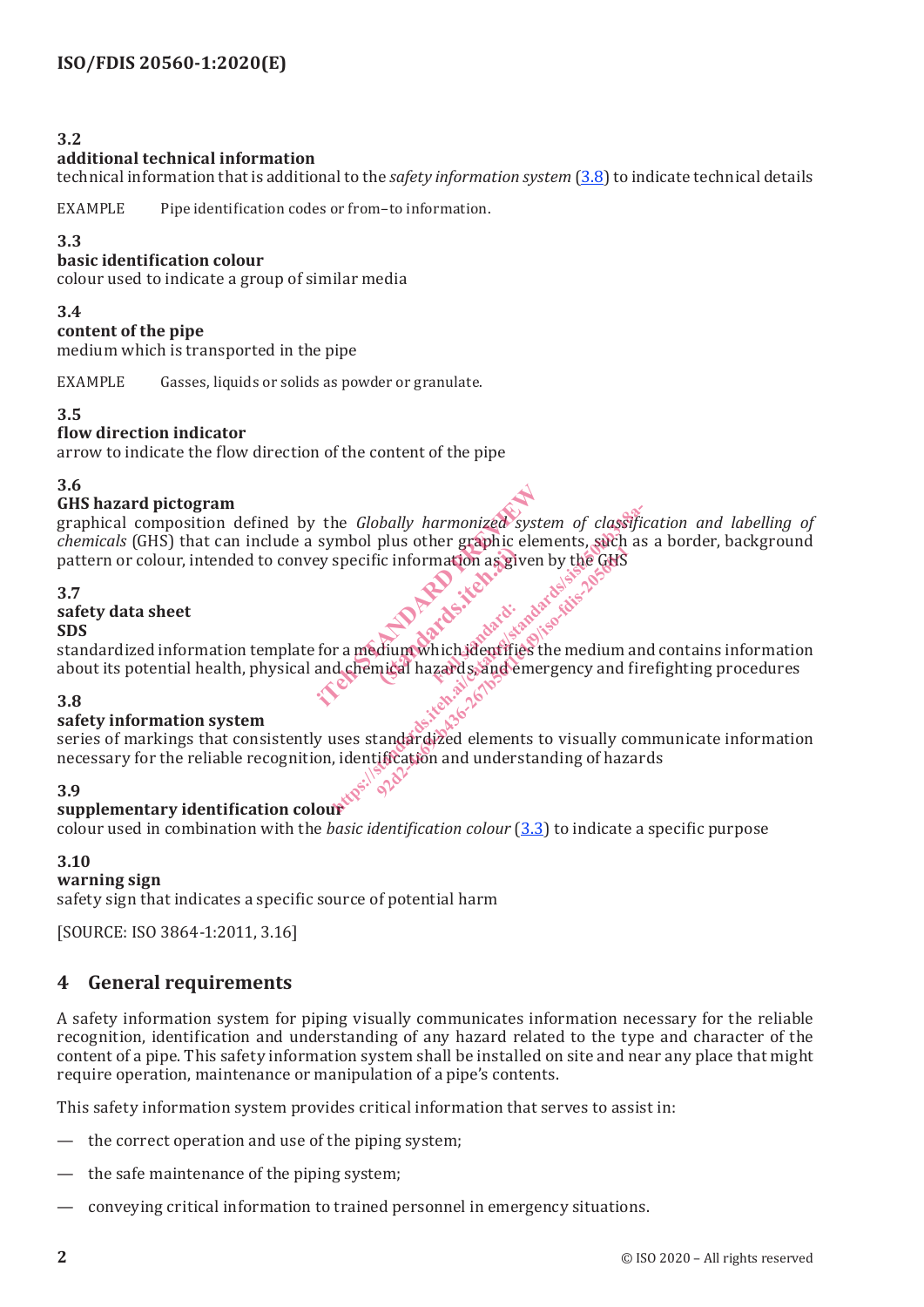The safety information system shall, in a comprehensive and uniform manner, accurately identify the contents and hazards associated with the content of all piping and material transport systems in conformity with the contents' safety data sheets (SDSs). In some cases the safety information system shall provide, in an integrated, coherent visual manner, specific hazard information related to the pipe contents. Examples of this information include the exact nature of the substance, temperature, toxicity, and the risk of asphyxiation if a release of the pipe contents occurs.

The safety information system shall consistently use multiple visual elements to accurately convey its information, including colours and colour combinations as a coding system, text, safety signs, GHS hazard pictograms and arrows. The information conveyed by the safety information system shall be consistent with the organization's risk assessment and its operation and safety plans.

All elements of a safety information system shall be distinguishable and contrasting from any neighbouring information and shall be visible from the observation distance intended for safe operation, intervention or manipulation. When the contents of pipes include hazardous substances (see GHS), the safety information system shall include distinctive, unambiguous elements and the corresponding warning signs, GHS hazard pictograms or both.

To avoid confusion, the same safety information system elements shall be consistently used and installed throughout an organization's piping system, whether it is a single unit, multiple units on the same site or a multi-plant operation.

### **5 Elements of safety information systems for piping**

### **5.1 General**

The level of detail required to be displayed in a safety information system for piping will depend on many factors, such as the type of plant, the complexity of the operation, the availability of check lists and manuals and the competence and skills of operators. Organizations shall design safety information systems for piping in accordance with their operational and risk communication needs as identified by their risk assessment process. anizations piping system, whether<br>peration.<br> **information systems for pip**<br> **information systems for pip**<br>
to be displayed in a safety inform<br>
rpe of plant, the complexity of the<br>
tence and skills of operators. Organ<br>
lanc ation systems for<br>
Ful standard in a safety<br>
ant, the complexive<br>
deskills of operators. formation systems for piping space.<br>
the displayed in a safety information system of the complexity of the operation<br>
are of plant, the complexity of the operations is<br>
account their operational and risk community of the s ation systems for piping<br>
1920<br>
1920<br>
1920<br>
1920<br>
1920<br>
1920<br>
1920<br>
1930<br>
1930<br>
1930<br>
1930<br>
1930<br>
1930<br>
1930<br>
1930<br>
1930<br>
1930<br>
1930<br>
1930<br>
1930<br>
1930<br>
1930<br>
1930<br>
1930<br>
1930<br>
1940<br>
1940<br>
1940<br>
1940<br>
1940<br>
1940<br>
1940<br>
1940

A safety information system for piping shall consist of four key elements:

- 1) colour coding to identify the nature of the content in the piping;<br>2) content name:
- 2) content name;
- 3) flow direction indicators;
- 4) when applicable, warning signs, GHS pictograms or both.

#### **5.2 Colour coding to identify the nature of the content in the piping**

Safety information systems for piping shall incorporate colour coding that uses the basic identification colours and the safety colour yellow for hazardous substances.

Where there is no need to further differentiate hazardous substances, the safety colour yellow shall be used alone, without the addition of a basic identification colour. See Table 1.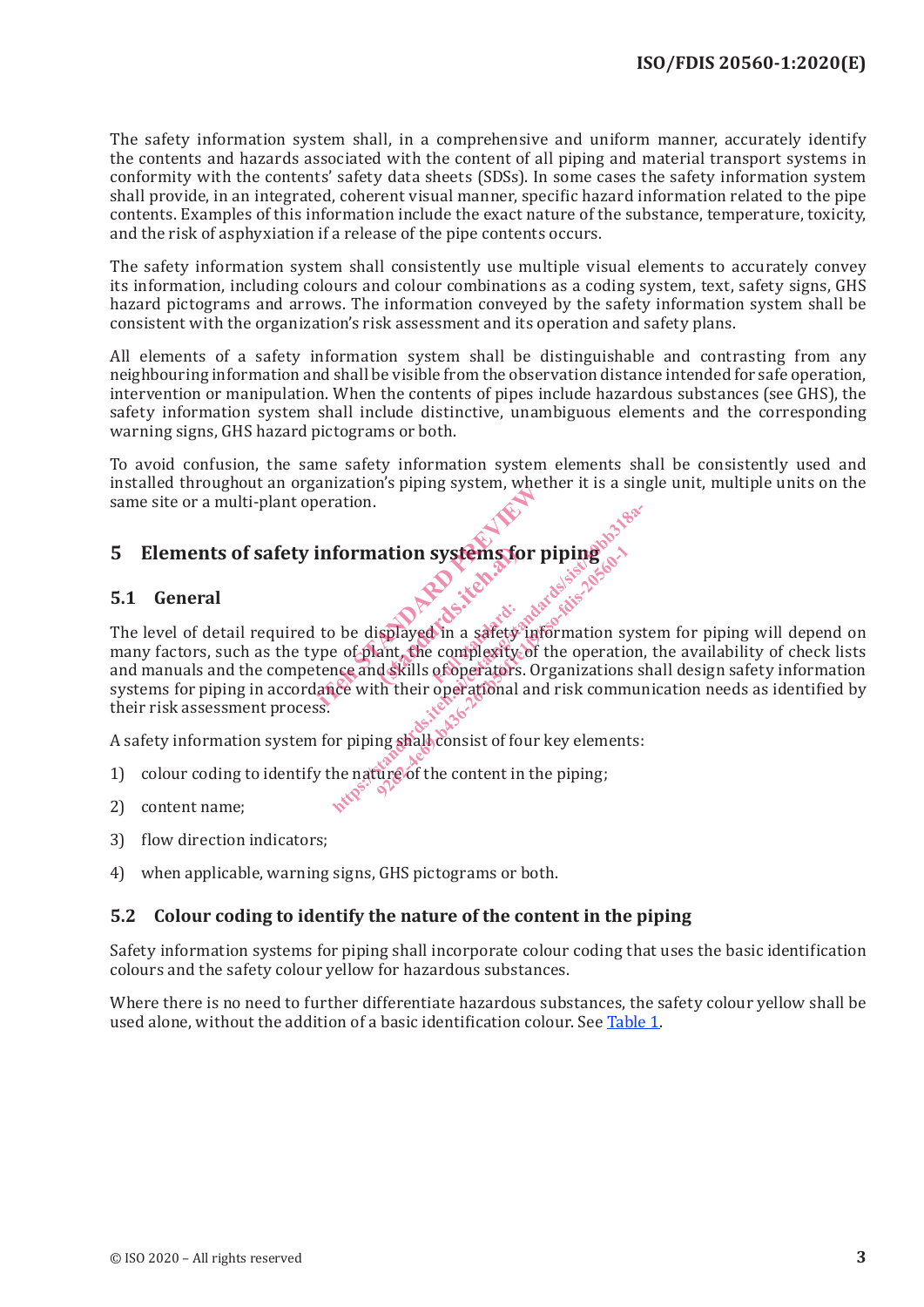|                                          | Content of a pipe                                                                                                                                                                                                                                                                                                                                           | Colour                                            |  |
|------------------------------------------|-------------------------------------------------------------------------------------------------------------------------------------------------------------------------------------------------------------------------------------------------------------------------------------------------------------------------------------------------------------|---------------------------------------------------|--|
| Safety colour                            | Hazardous substances                                                                                                                                                                                                                                                                                                                                        | Yellow                                            |  |
| <b>Basic</b><br>identification<br>colour | Gases in either gaseous or liq-<br>uefied condition                                                                                                                                                                                                                                                                                                         | Grey                                              |  |
|                                          | Liquids and fixed materials<br>(powder, granulates)                                                                                                                                                                                                                                                                                                         | Black                                             |  |
|                                          | Acids                                                                                                                                                                                                                                                                                                                                                       | Orange                                            |  |
|                                          | Alkalis (leaches)                                                                                                                                                                                                                                                                                                                                           | Violet                                            |  |
|                                          | Firefighting medium                                                                                                                                                                                                                                                                                                                                         | Red                                               |  |
|                                          | Water<br><b>RADEEF</b>                                                                                                                                                                                                                                                                                                                                      | Safe to Ifactive 2056<br>Wabagatantar<br>Greenard |  |
|                                          | Air                                                                                                                                                                                                                                                                                                                                                         | Blue No.                                          |  |
|                                          | romaticity coordinates of a basic identification colour shall fall within the relevant colour<br>ed in Table 2. The luminance factor for each colour shall be as specified in Table 2. To me<br>romaticity coordinates and luminance factor of pipe markings, the test method for or<br>$1$ $(2)$ $1$ $160.2064.4204$ $524$ $1$ $1.701$ $1.21$ $1.11$ $1.1$ |                                                   |  |

**Table 1 — Safety colour and basic identification colours**

The chromaticity coordinates of a basic identification colour shall fall within the relevant colour region specified in Table 2. The luminance factor for each colour shall be as specified in Table 2. To measure the chromaticity coordinates and luminance factor of pipe markings, the test method for ordinary materials specified in ISO 3864-4:2011, 5.2.1 can be used. The testing shall be carried out on finished markings or samples that are representative, with regard to the colour and surface texture, of the material used in the finished marking.

#### **Table 2 — Colour regions for safety colour and basic identification colours: chromaticity coordinates and luminance factor for colours externally illuminated by CIE standard illuminant D65**

| Colour                                                                         |   | Corner points of colour region<br>CIE standard illuminant D65<br>CIE 2° standard colorimetric observer | Luminance factor |       |       |         |         |
|--------------------------------------------------------------------------------|---|--------------------------------------------------------------------------------------------------------|------------------|-------|-------|---------|---------|
|                                                                                |   |                                                                                                        | 2                | 3     | 4     | Minimum | Maximum |
| Yellow                                                                         | X | 0,475                                                                                                  | 0,538            | 0,470 | 0,427 | 0,45    | 0,70    |
|                                                                                | у | 0.525                                                                                                  | 0,462            | 0,424 | 0,472 |         |         |
| Grey                                                                           | X | 0,350                                                                                                  | 0,300            | 0,290 | 0,340 | 0,15    | 0,50    |
|                                                                                | y | 0,360                                                                                                  | 0,310            | 0,320 | 0,370 |         |         |
| Black                                                                          | X | 0,385                                                                                                  | 0,300            | 0,260 | 0,345 |         | 0,03    |
|                                                                                | V | 0,355                                                                                                  | 0,270            | 0,310 | 0,395 |         |         |
| NOTE 1 Measurement geometry $45^{\circ}/0^{\circ}$ or $0^{\circ}/45^{\circ}$ . |   |                                                                                                        |                  |       |       |         |         |
| NOTE 2 All colours except yellow and red are amended from ISO 14726.           |   |                                                                                                        |                  |       |       |         |         |